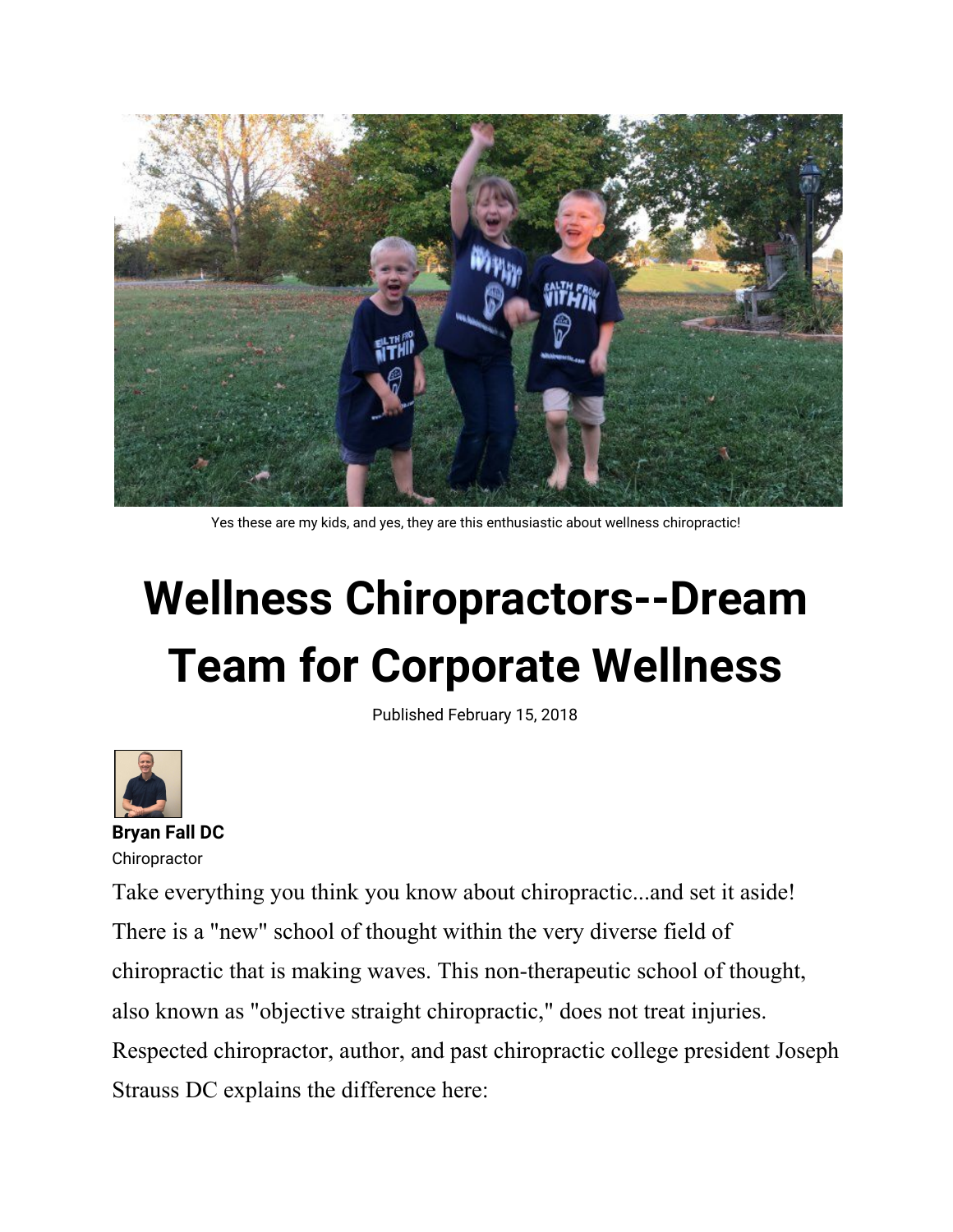*The objective straight chiropractor has one purpose to his/her practice. He/she corrects vertebral subluxations because they interfere with the full expression of life by reducing the ability of the innate intelligence of the body to coordinate function through the nerve system.Objective straight chiropractors correct subluxations not because they cause disease or are associated with any medical condition but simply because the body works better without them. Objective straight chiropractors do not claim that vertebral subluxation is the cause for any or all diseases but simply an impediment to the ongoing life process and that alone justifies their correction. Other terms that are synonymous with objective straight chiropractic include non-therapeutic chiropractic and modern-day straight chiropractic.*

Non-therapeutic chiropractic is contrasted with the more common "therapeutic" model of chiropractic. Therapeutic chiropractic offers various therapies like ice, heat, electrical stimulation, massage, lasers, ultra-sound, etc with the claims of treating medical conditions, injuries, and pain. This model of chiropractic often finds itself at odds with small business and corporate wellness programs because they focus on injuries and frequently see a large number of Workman's Compensation claims.

Understanding the difference is important for a corporation seeking healthy alliances for optimal health of employees. Here are a few important to understand terms:

1. Subluxation - a stress-induced spinal misalignment resulting in nerve interference. Due to the all-pervasive nature of the nervous system, nerve interference results in sub-optimal function of the body.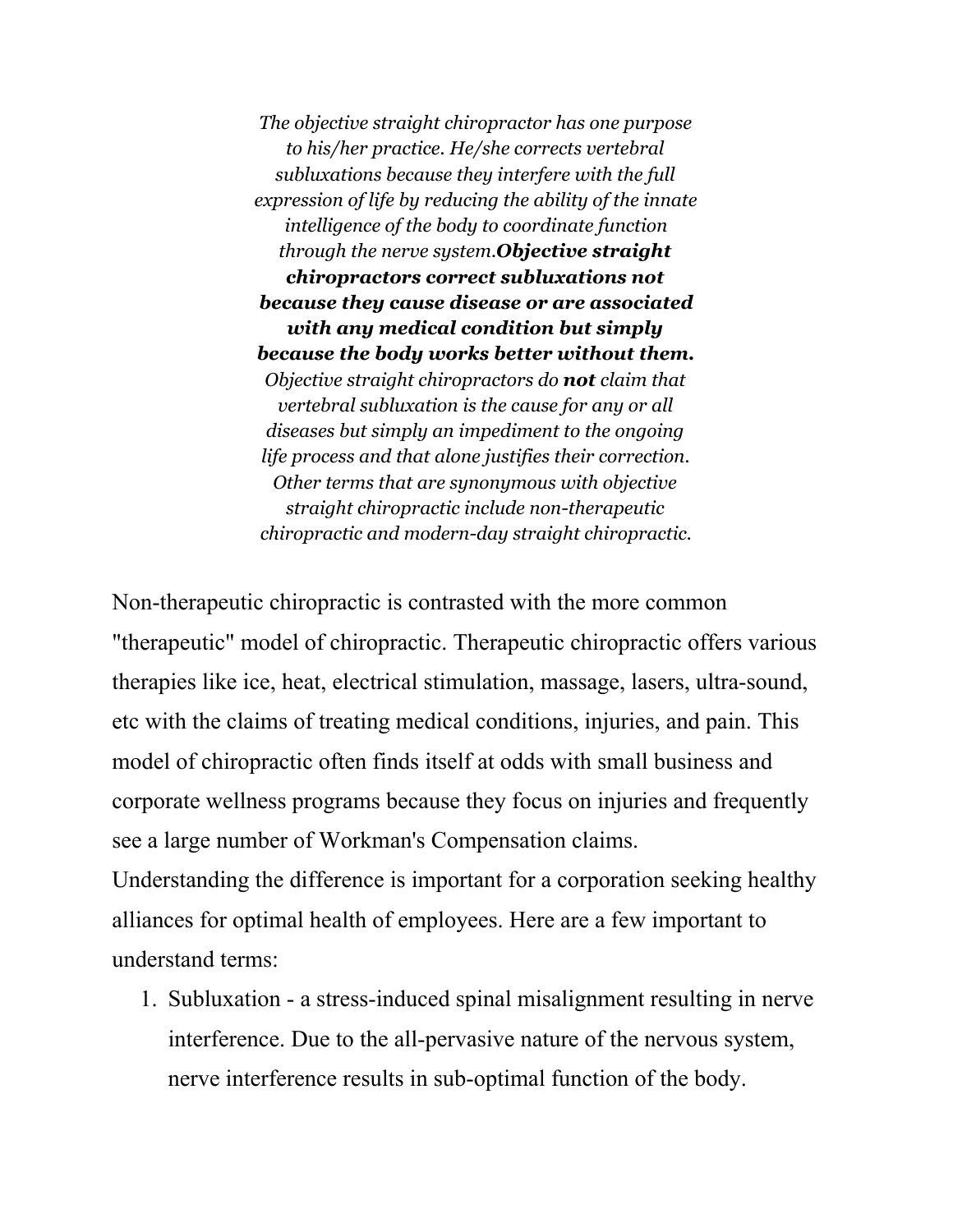- 2. Objective Straight/Wellness/Non-therapeutic Chiropractic maintains spinal alignment by correcting subluxations to reduce nerve interference. Makes no claims about curing disease or pain, and focuses exclusively on spinal adjustment. Caters to routine, ongoing spinal hygiene and is almost exclusively "insurance-free," cash-based offices. Less than 10% of chiropractors are of this model of practice.
- 3. Traditional Straight Chiropractic also exclusively adjusts the spine, but also claims to cure diseases.
- 4. Mixer/Therapeutic Chiropractic mixes in profit-boosting therapies with claims of treating pain. Sees high percentage personal injury and workman's compensation cases. Tends to look more like a physical therapist in practice with a focus on rehab (minus the Physical Therapist's training) and an over-abundance of therapeutic offerings. Sometimes involves allied professionals in house to increase referrals within for insurance purposes.

Objective straight or Non-therapeutic chiropractors are the ideal fit for a corporation. They do not employ a billing staff, and therefore are able to pass on the savings to working class members with affordable, lower than co-pay fees. They do not accept Work Comp or Personal Injury cases, and only code for subluxations. Therefore they do not diagnose or use diagnosis codes for injuries. Their routine, spinal hygiene checks are usually brief, and they have extended hours for members to get in regularly without taking time away from work.

If this model of care is so great, why isn't it catching on? It IS! In a big way! Affordable, convenient, routine, cash-based chiropractic has even become